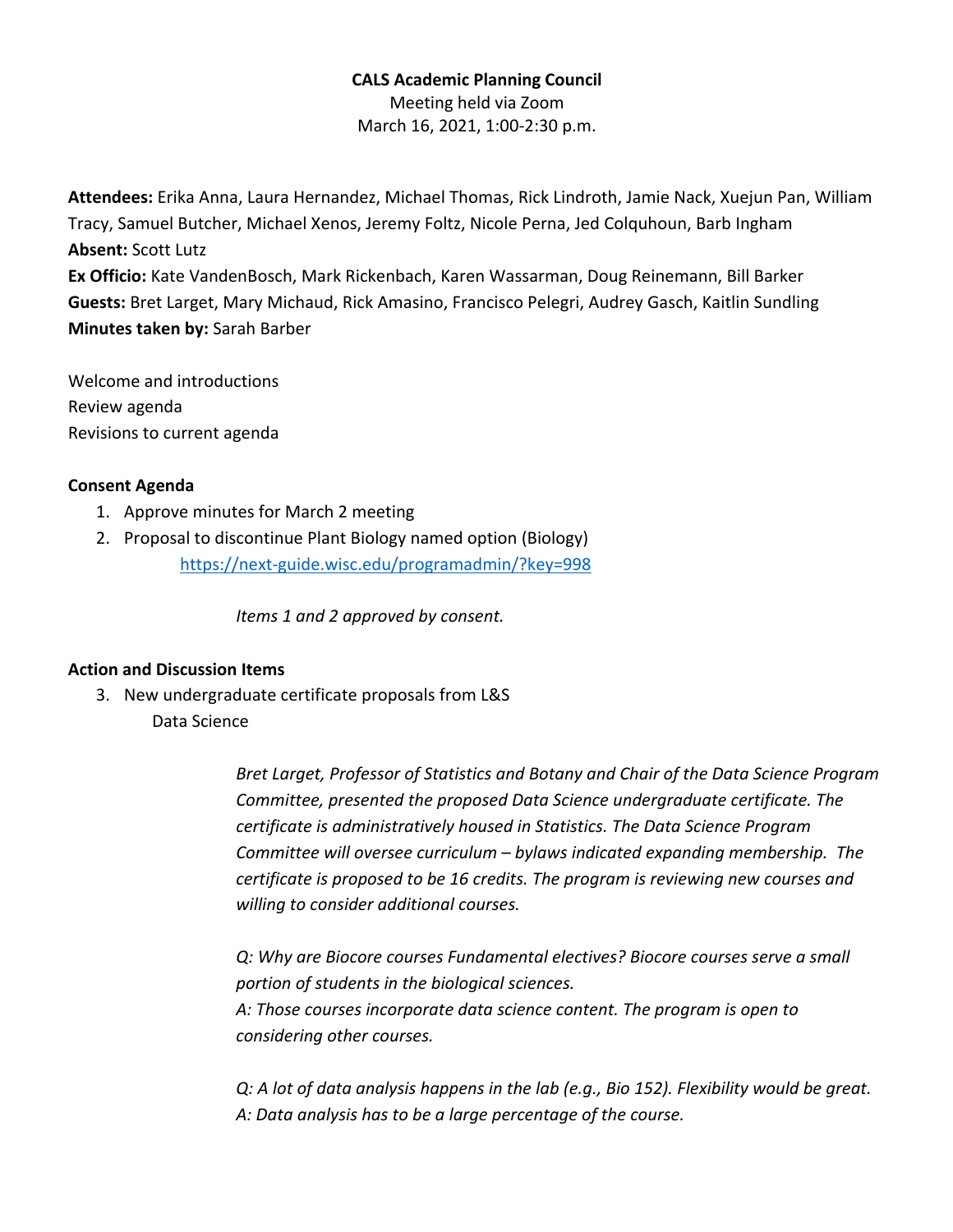*Q: What is the distinction between fundamental and domain electives? A: Domain electives do not go as deep, build on foundational or theoretical core concepts, and/or build on application. The committee did not want students to take two courses from the domain electives.*

*Motion to offer support of the proposal: Tracy/Foltz Vote: 13-0-0*

#### Health Policy

*Mary Michaud, Faculty Associate with the La Follette School of Public Affairs, provided an overview of the certificate. The certificate aims to teach students the major underpinnings of US health policy. The internship/field requirement is expected to take place with state/county/city agencies (e.g., DHS, Corrections, etc.), private organizations/quality improvement organizations (e.g., MetaStar, Magellan etc.), and the insurance sector (WEA Trust, Dean, Quartz, etc.). A distinction between the Global Health programs and this program is Global Health emphasizes community health and understanding the setting where people interact around health while Health Policy emphasizes how people make decisions about health. The Entomology Department will be added as a vested interest in Lumen.* 

*Motion to offer support for the proposal: Tracy/Anna Vote: 13-0-0*

4. Research and Teaching Professor Titles

*Rick Amasino and Rick Lindroth answered questions about the proposed guidelines. Each department will be asked to prepare their own guidelines for the Research Professor title and the Teaching Professor title. The college guidelines will be reviewed at the next CASI meeting as well.* 

*Q: How often will these titles be used? A: There will be heterogeneity between CALS departments.* 

*Q: Why must 5% of the salary come from the department? A: Individuals funded by grants are not allowed to apply for new grants while on grant funding. This allows them the space to legitimately develop proposals. This will affect departments, but there is the possibility departments could recoup this expense through grant overhead. It is a concern, and there is not a way to work around it.*

*Q: Is there a degree requirement for the teaching professor? A: There is not a requirement at the campus-level.*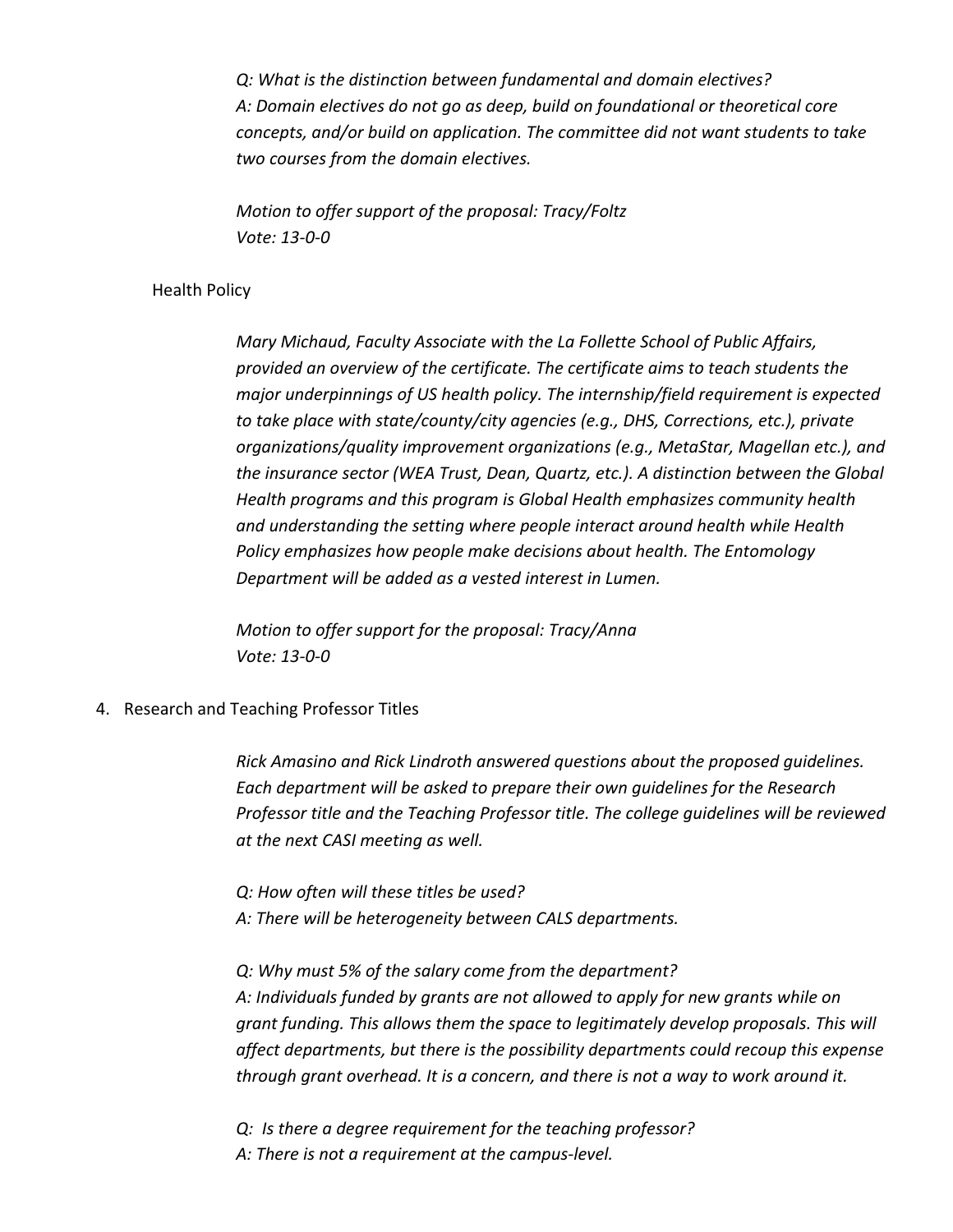*Comment: There is HR policy about who can instruct. Comment: The teaching policy should refer to the HR policy. Comment: There are other teaching titles that will not go away.*

*Q: Can the Research Professor guidelines include an allowance to include outreach at some level?*

*A: Yes, Rick Lindroth will make that change.*

*Q: Are both titles subject to same conflict of interest requirements? A: They are academic staff so they would be subject to the same conflict of interest rules.*

*Q: Is the Teaching Professor expected to do more scholarly teaching? Conduct education research? Should a PhD be required? A: Departments will create their own guidelines. Some departments might specify a PhD requirement.* 

*APC will see the revised documents after all feedback is received. The Council will vote to approve the guidelines at that time.*

## 5. Excellence in Extension

*Doug Reinemann provided an overview of the Excellence in Extension documents. Since the Council first reviewed the documents, the faculty document was updated to indicate that for tenure and promotion faculty will develop a nation/international reputation in their field.* 

*Comment: The commitment to Extension is in conflict with tenure rules in which tenure is not related to where the salary budget comes from. Response: The student body is Extension students and faculty must assess teaching. Service is an expectation and depends on the stage of one's career. Response: The document articulates that it is ok if one is spending their time in service. Research and teaching and service is elevated and service is supported with this type of appointment.* 

*Motion to accept document: Ingham/Colquhoun Vote: 13-0-0*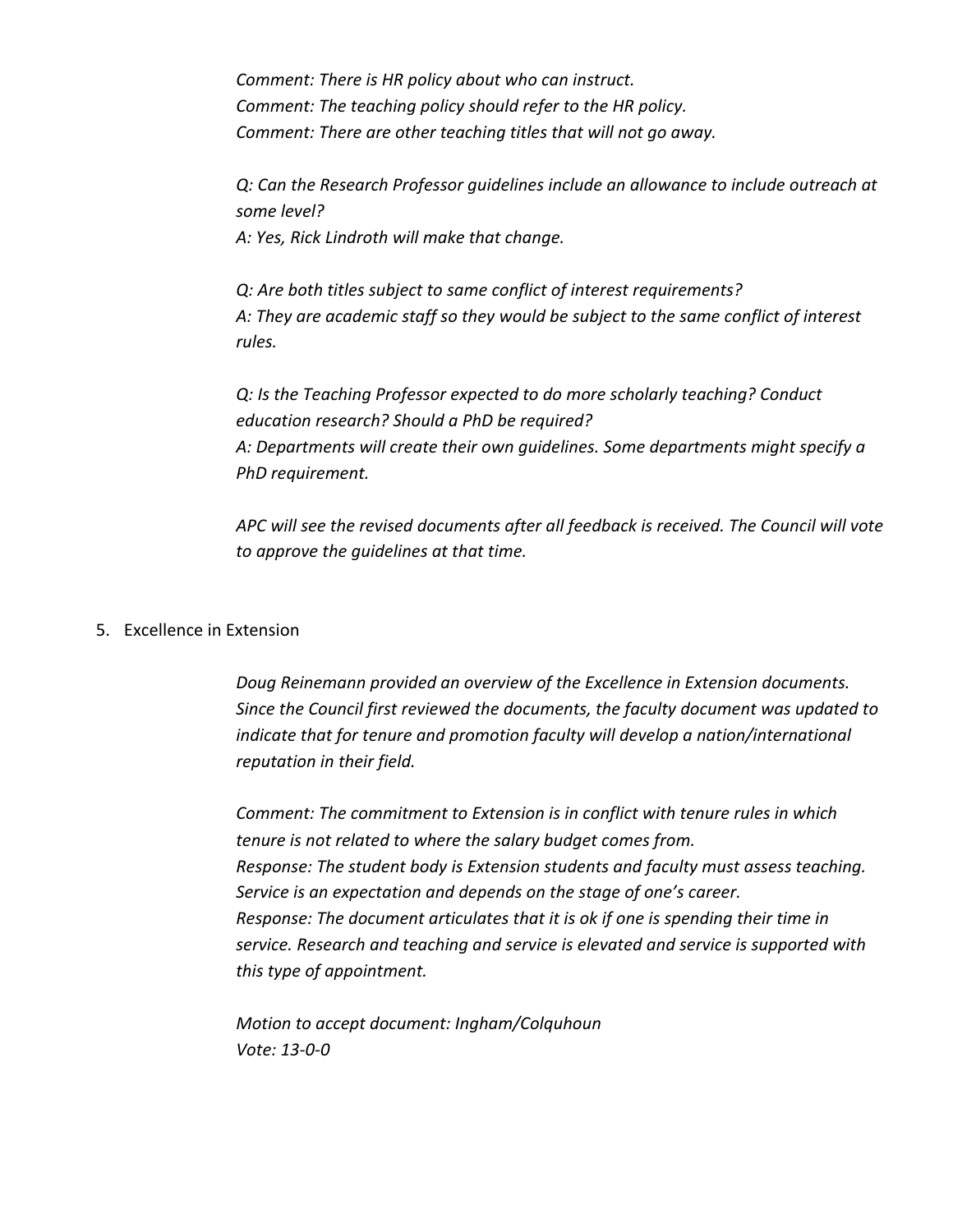## 7. Genetics Program Review (2<sup>nd</sup> discussion)

*Francisco Pelegri, Chair of the Genetics Department, presented the department's response to the program review. The department felt the review was a helpful roadmap for the future. The undergraduate program has corrected its learning outcomes. The undergraduate program is working to shorten time to degree. They are increasing their summer course offerings from two to four. The program is continuing to build connections to their student body by revamping their annual student event, developing a bioethics course, and organizing inclusion activities for underrepresented students.* 

*They are working on having students start in the major earlier. Half now start their sophomore year. Department is developing more freshmen and sophomore courses. There have been teaching lab issues and they are considering adding a summer lab as well as a genomics lab expansion. The program is actively working on career advising improvements. They want to train their advisors so they feel more comfortable with career advising.*

*Audrey Gasch, Director of Graduate Studies, presented the department's response to the graduate programs. The program has been tracking the graduate stipend issue annually. They track programs they lose students to and Midwest programs. The stipend is comparable, but they are falling behind. They found that the stipend influences the top echelon of students. Students with weaker scores do not site the stipend as an issue. This year, rather than increase the stipend rate beyond the UW-Madison rate in the biological sciences, they started a pilot program offering fellowships that will pay several thousands more a year for their top echelon students. The program feels this is the right way to balance the stipend rate with competitive forces. The program will evaluate this practice over time. The program felt there was a misconception about requiring students to complete their prelims and TA in the same semester. While scheduling does not always work out perfectly, the program plans to provide students with more advising about this issue. A taskforce of faculty and graduate students has been created to evaluate the teaching assistantships, how they are managed, ensuring training protocol is followed, etc.*

*Kaitlin Sundling, Assistant Professor and Cytotechnology Faculty Director, presented the department's response to the Cytotechnology program review. Cytotechnology is a health profession program that includes coursework and clinical practice. The program is a fall through summer program. The program review highlighted two points the program self-identified as areas to improve. First, the board completion rate of students who complete the program is lower than peers. The program is incorporating more active learning. Specifically, during the spring semester students*